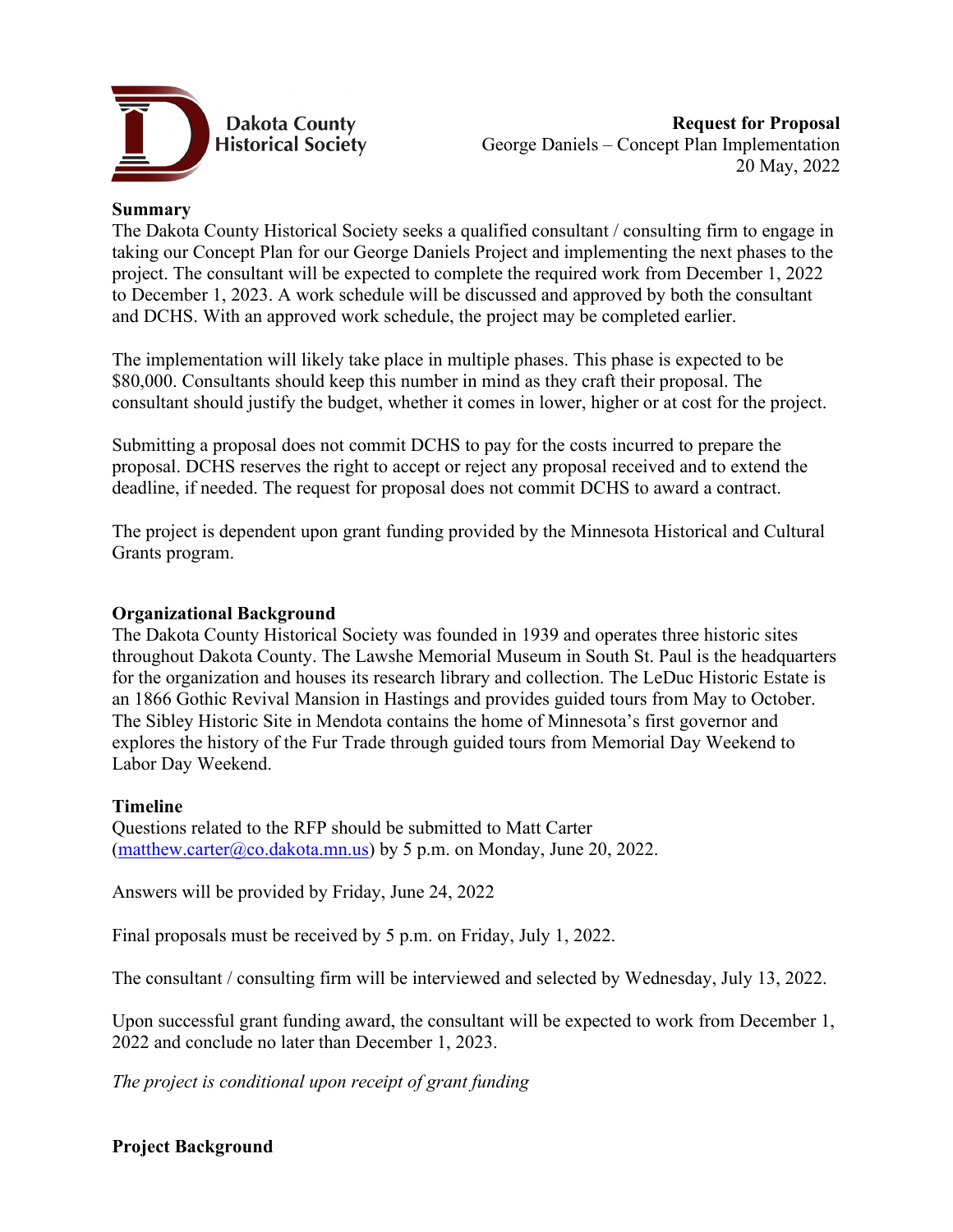In 2018, DCHS received an MNHS Mini Grant through the Legacy Amendment to begin a multi-year, multi-phase project. The project utilized the two historic sites operated by DCHS that offer guided tours. During Phase 1, we hosted Discover Groups (focus groups) with stakeholders at both the LeDuc Historic Estate and the Sibley Historic Site, as well as the general public. The goal was to determine what historical experience the public wished to have when visiting our sites. Based on their feedback, the stakeholders and public wished to have more exhibit-based experiences, in addition to guided themed tours on various topics that relate to each site.

In 2020, DCHS received a large grant from the Minnesota Historical Society for what we called Phase 2. During this, we hired the 106 Group with a team lead by Steve Boyd-Smith and Seitu Jones. The two worked with DCHS to create a stakeholder group that consisted of community members and a number of descendants of the Black pioneering families of Hastings. In the end, a Concept Plant was created.

In our current Phase 3 of the project, we will take the Concept Plan and start the implementation as we work toward the final exhibit installation. The Concept Plan will be spaced into two separate years. This year the consultant will be expected to complete the Schematic Design, Design Development 1, Design Development 2 and begin scripting. To help with research needs, DCHS will also bring a part-time staff member full-time for a period of 10 weeks to assist with the remaining research needed. The consultant will also be required to reconvene the stakeholder group toward the end of the project to provide an update and receive their feedback as we close out this phase of the project.

Through separate funding, we will complete year two of the project. This will include the remaining Scripting needed, Production, and research required for these steps. This will be based upon future timing, available funding and other external factors that may present itself.

The consultant / consulting firm will be required to assist with additional milestone reporting added to the funding contract with DCHS upon a successful grant award. The terms of this will be negotiated with the final contract.

#### **George Daniels Background**

George Daniels was born into slavery around 1829 in Georgia. As a slave, he was forced to serve in the Confederate Army during the Civil War. Following a battle, George played dead on the battlefield. As the armies moved on, George made his escape to the Union lines. Once there, he enlisted in the Union Army and eventually met William LeDuc of Hastings, Minn.

After the war, George was hired by William to help transport goods back to Washington, D.C. and then on to Hastings. When they returned to Hastings, George moved into the carriage barn and served as a hired hand for the LeDuc family. According to written records, it is clear that the family and community embraced George.

George met a woman named Chloe and the two were married. By the 1880s, George's family moved away from Hastings and settled in South Dakota. They left a while later to live in Georgia near George's childhood home. This did not last long due to discrimination and harassment. The family settled in White, South Dakota where it was not uncommon to see George around town or playing on the local baseball team.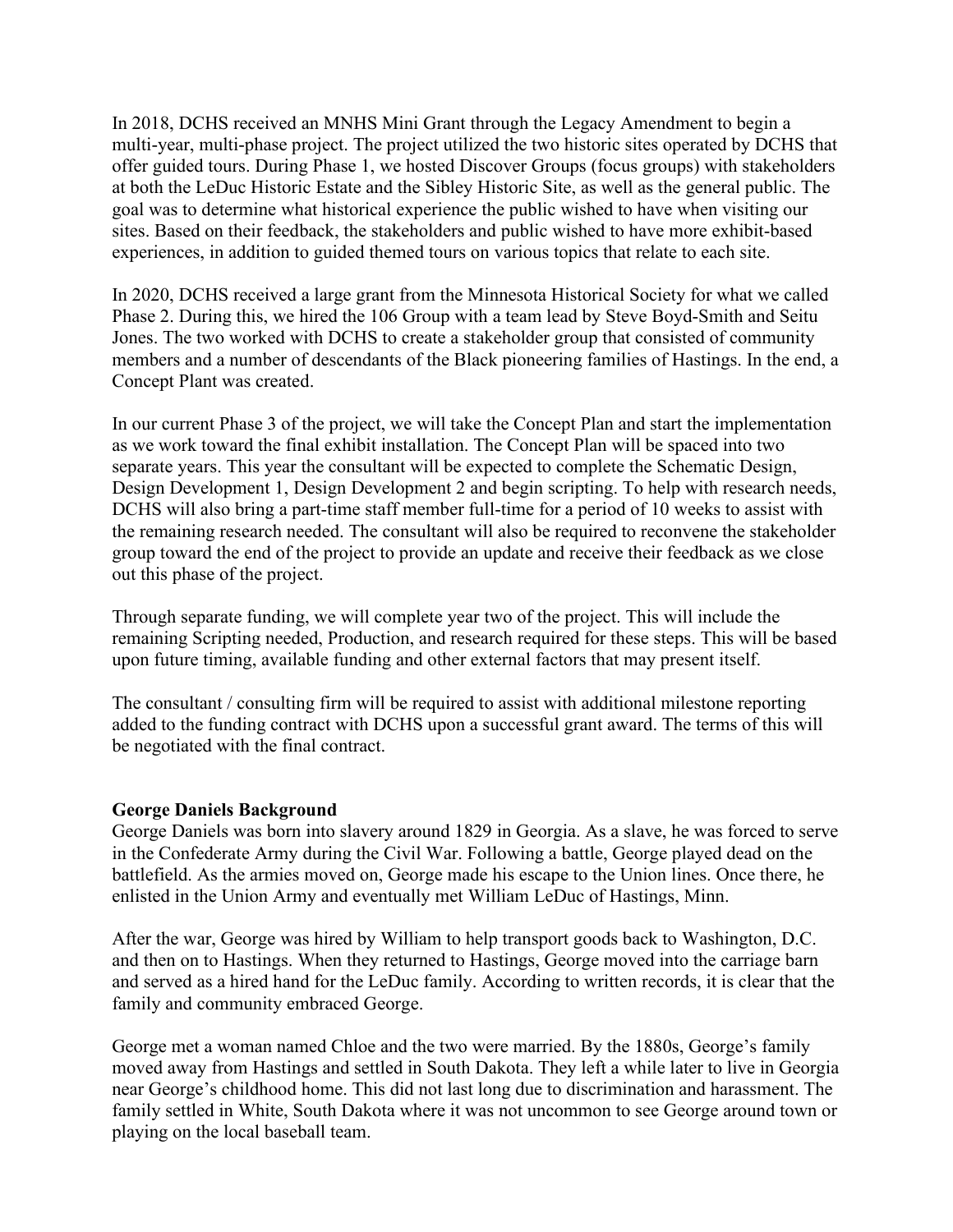George died on April 29, 1921 in Watertown, South Dakota. A recent documentary provides additional information into George's life that has been shown throughout the state. The documentary has the ability to be incorporated into the design concept for future implementation.

## **Scope of Work**

Please note that the following scope of work assumes a working presence by the consultant for an average of 15 hours per week over the contract period. Some flexibility is possible, and the selected consultant will negotiate a specific plan of work upon contract award. The timeline can end earlier with approved plan.

- 1. Work with DCHS to obtain remaining research materials available on the George & Chloe Daniels family within our collection and various other repositories, as well as other research needed on additional Black pioneering families to Hastings and Dakota County
- 2. Conduct additional research as needed to get a better understanding of George Daniels. This may include visiting the Hastings Pioneer Room, Minnesota History Center, and / or speaking with the producers of the George Daniels documentary.
- 3. Host one Stakeholder Group meeting toward the end of the project to get feedback on what they envision as an exhibit based upon their experience with Concept Plan
- 4. Assist with completing all milestone reports required by MNHS, as needed, throughout the project.
- 5. Attend meetings with DCHS staff throughout the project to update on progress, as well as MNHS as required throughout the project's funding.
- 6. Complete the following stages of the Concept Plan:
	- a. Schematic Design
	- b. Design Development 1
	- c. Design Development 2
	- d. Scripting
- 7. Provide necessary documentation to DCHS staff for final report to MNHS grants office

## **Required Written Deliverables**

- 1. Summary of Stakeholder Group
- 2. Consolidation of research gathered, if includes outside repositories
- 3. Summary of stages completed under the Concept Plan (#6 above)
- 4. Final report to be submitted to MNHS at conclusion of grant summarizing project and process

*Please note, with an awarded grant, deliverables may change as required by the granting organization's requirement(s).*

## **Project Budget**

Please provide a detailed budget and fee schedule to complete the project as outlined in the RFP.